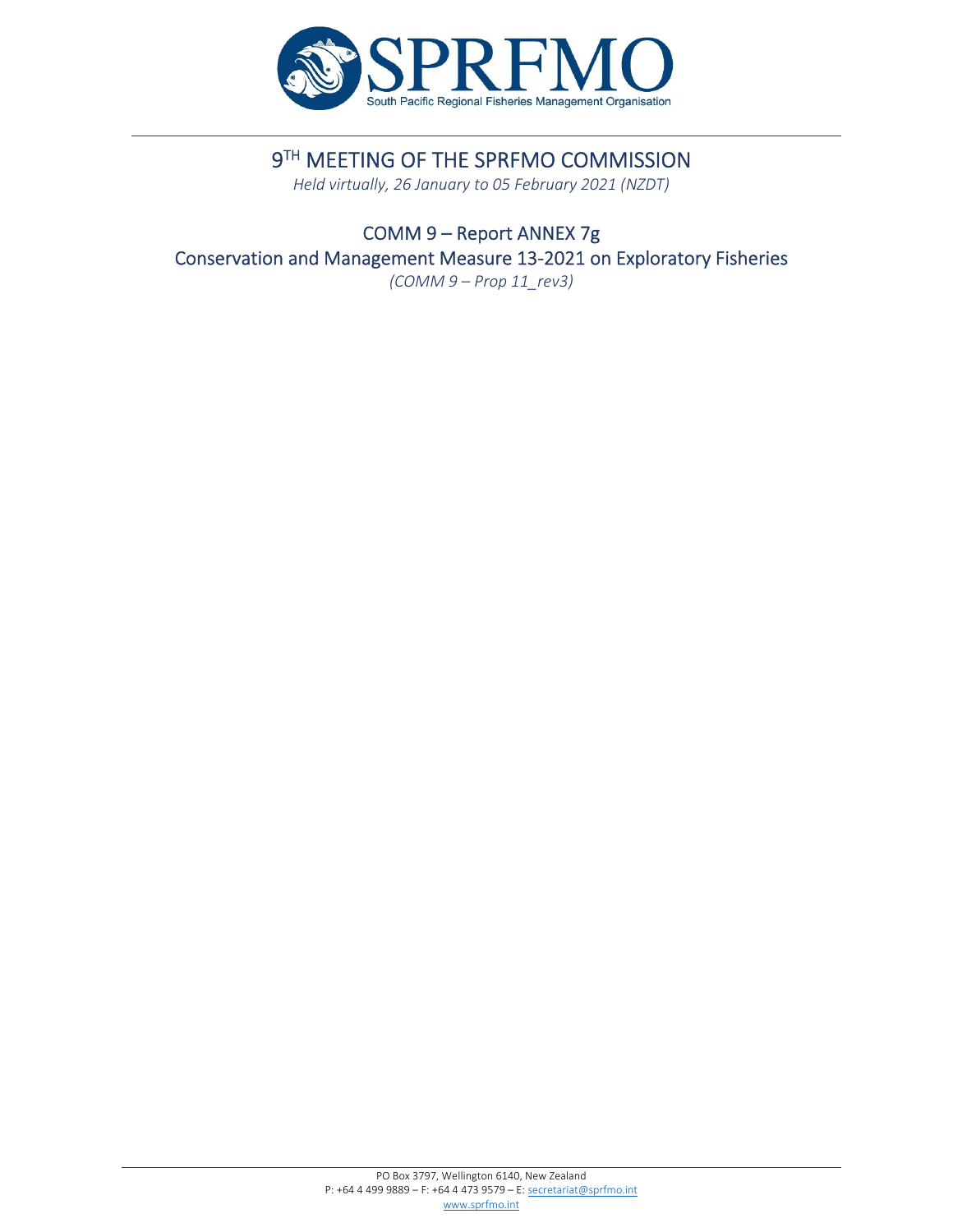

## CMM 13‐20202021

## Conservation and Management Measure for the Management of New and Exploratory Fisheries in the SPRFMO Convention Area

*(Supersedes CMM 13‐20192020)*

#### The Commission of the South Pacific Regional Fisheries Management Organisation*;*

*RECALLING* Article 22 of the Convention on the Conservation and Management of High Seas Fishery Resources in the South Pacific Ocean (the Convention) which provides that a fishery that has not been subject to fishing or has not been subject to fishing with a particular gear type or technique for ten years or more shall be opened as a fishery or opened to fishing with such gear type or technique only when the Commission has adopted cautious preliminary Conservation and Management Measures (CMMs) in respect of that fishery and, as appropriate, non‐target and associated or dependent species, and appropriate measures to protect the marine ecosystem in which that fishery occurs from adverse impacts of fishing activities;

*RECOGNISING* Articles 3(1)(a)(i) and (ii) of the Convention which call on the Commission, in giving effect to the objectives of the Convention, to adopt CMMs that take account of international best practices and protect the marine ecosystem, particularly ecosystems with long recovery times following disturbance;

*FURTHER RECOGNISING* Articles 3(1)(b) and (2) of the Convention which call on the Commission to apply the precautionary approach and ecosystem based approach to fishery resources under the mandate of the Convention;

*NOTING* United Nations General Assembly (UNGA) Resolution 61/105 which calls upon Regional Fisheries Management Organisations (RFMOs) to assess, on the basis of the best available scientific information, whether individual bottom fishing activities would have significant adverse impacts on vulnerable marine ecosystems, and to ensure that if it is assessed that these activities would have significant adverse impacts, they are managed to prevent such impacts, or not authorised to proceed;

*FURTHER NOTING* UNGA Resolution 64/72 which calls upon RFMOs to establish and implement appropriate protocols for the implementation of UNGA Resolution 61/105, including definitions of what constitutes evidence of an encounter with a VME, in particular threshold levels and indicator species; and to implement the FAO Guidelines for the Management of Deep-sea Fisheries in the High Seas (FAO, 2009; International Guidelines for the Management of Deep‐sea Fisheries in the High Seas) in order to sustainably manage fish stocks and protect vulnerable marine ecosystems (VMEs);

*NOTING* the requirements in CMM 03‐2020 on the Management of Bottom Fishing in the SPRFMO Convention Area which place a number of obligations on Members and CNCPs who intend to authorise their flagged vessels to engage in any bottom fishing in the Convention Area;

*AGREEING* that new and exploratory fisheries should not be permitted to expand faster than the acquisition of information necessary to ensure that the fishery can andwill be developed in accordancewith the principles set out in Article 2 of the Convention;

*ADOPTS* the following CMM in accordance with Articles 8, 20 and 22 of the Convention: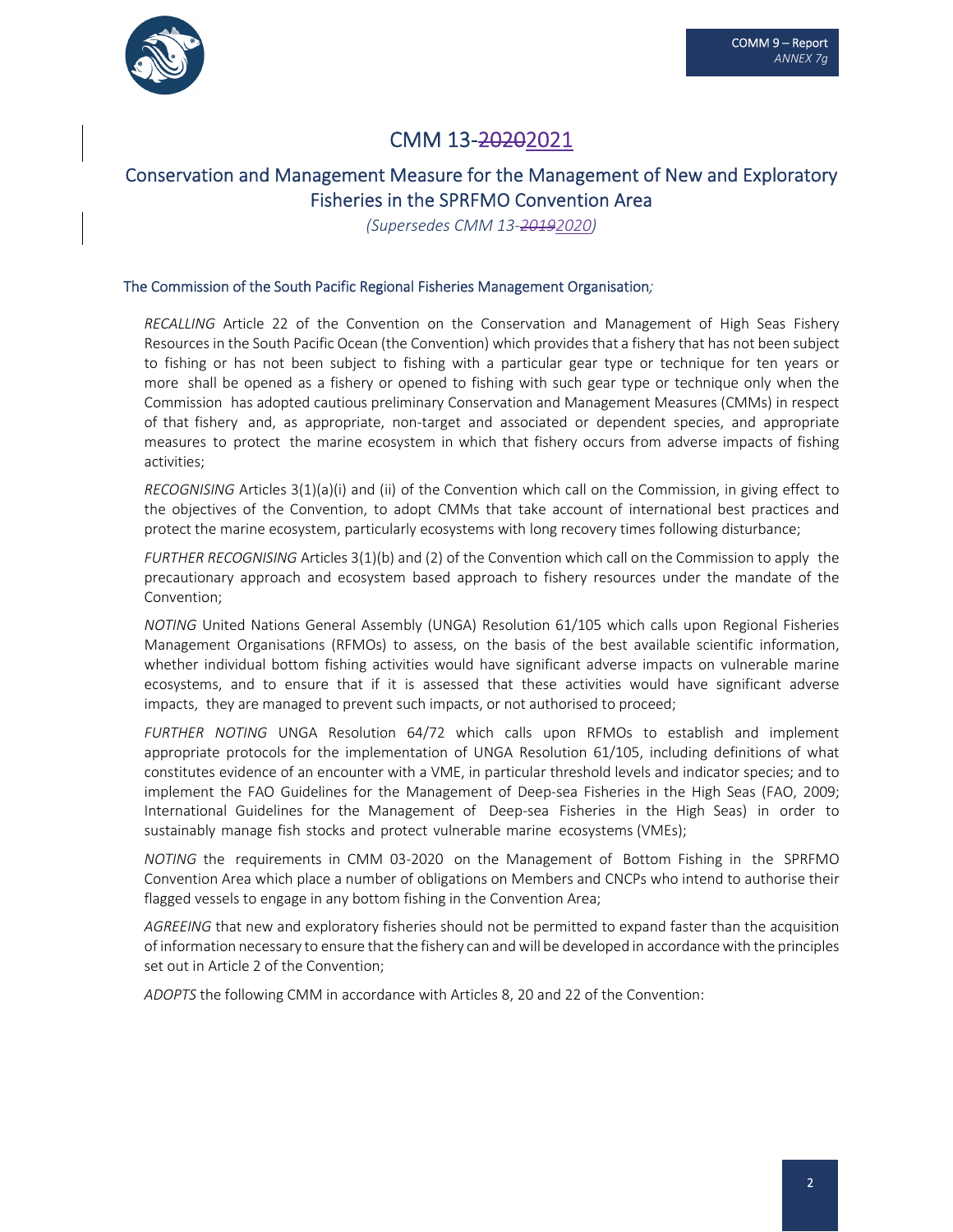

## **Objective**

1. This CMM details the framework which will govern the management of new and exploratory fisheries in the SPRFMO Convention Area. This CMM is intended to ensure that sufficient information is available to evaluate the long term potential of new and exploratory fisheries, to assist the formulation of management advice, to evaluate the possible impacts on target stocks and non‐target and associated and dependent species, to ensure new and exploratory fishery resources are developed on a precautionary and gradual basis and to promote the sustainable management of new and exploratory fisheries.

## Application

- 2. Hereinafter, "new and exploratory fisheries" shall be referred to in this CMM as "exploratory fisheries".
- 3. This CMM applies to all fishing activity in exploratory fisheries, as defined in this CMM, in the Convention Area.

### Interpretation

- 4. For the purposes of this CMM, a fishery is an "exploratory fishery":
	- a) if it has not been subject to fishing in the previous ten years; or
	- b) for the purposes of fishing with a particular gear type or technique, if it has not been subject to fishing by that particular gear type or technique in the previous ten years; or
	- c) if fishing in that fishery has been undertaken in the previous ten years pursuant to this CMM, and a decision has not yet been taken in accordance with paragraph 23 or 24 of this CMM to either close or manage the fishery as an established fishery; or
	- d) if it is of a kind listed in paragraph 15 of CMM 03‐2020 (Bottom Fishing).

### Requirements for Exploratory Fisheries

- 5. Any Member or CNCP seeking to permit a vessel that flies its flag to fish in an exploratory fishery, or to fish in an exploratory fishery with a gear type that has not been used in that fishery for the previous ten years; shall submit no less than 120 prior to the next annual meeting of the Scientific Committee a succinct description of their intended Fisheries Operation Plan for information purposes, using the templates developed by the Scientific Committee. The Secretariat shall circulate the succinct description received to all Members and CNCPs, 115 days in advance of its next annual Scientific Committee meeting. A full Fisheries Operation Plan shall be submitted, taking into account 5bis if relevant, not less than 60 days in advance of the next annual meeting of the Scientific Committee, according to the following:
	- a) submit an application to the Commission to permit a vessel or vessels that fly its flag to fish in that exploratory fishery. This application shall include information that satisfies paragraphs 2 and 3 of Annex 1 of CMM 05‐2019 (Record of Vessels);
	- b) prepare and submit a Fisheries Operation Plan to the Scientific Committee. The Fisheries Operation Plan shall include the following information, to the extent it is available:
		- i. a description of the exploratory fishery, including area, target species, proposed methods of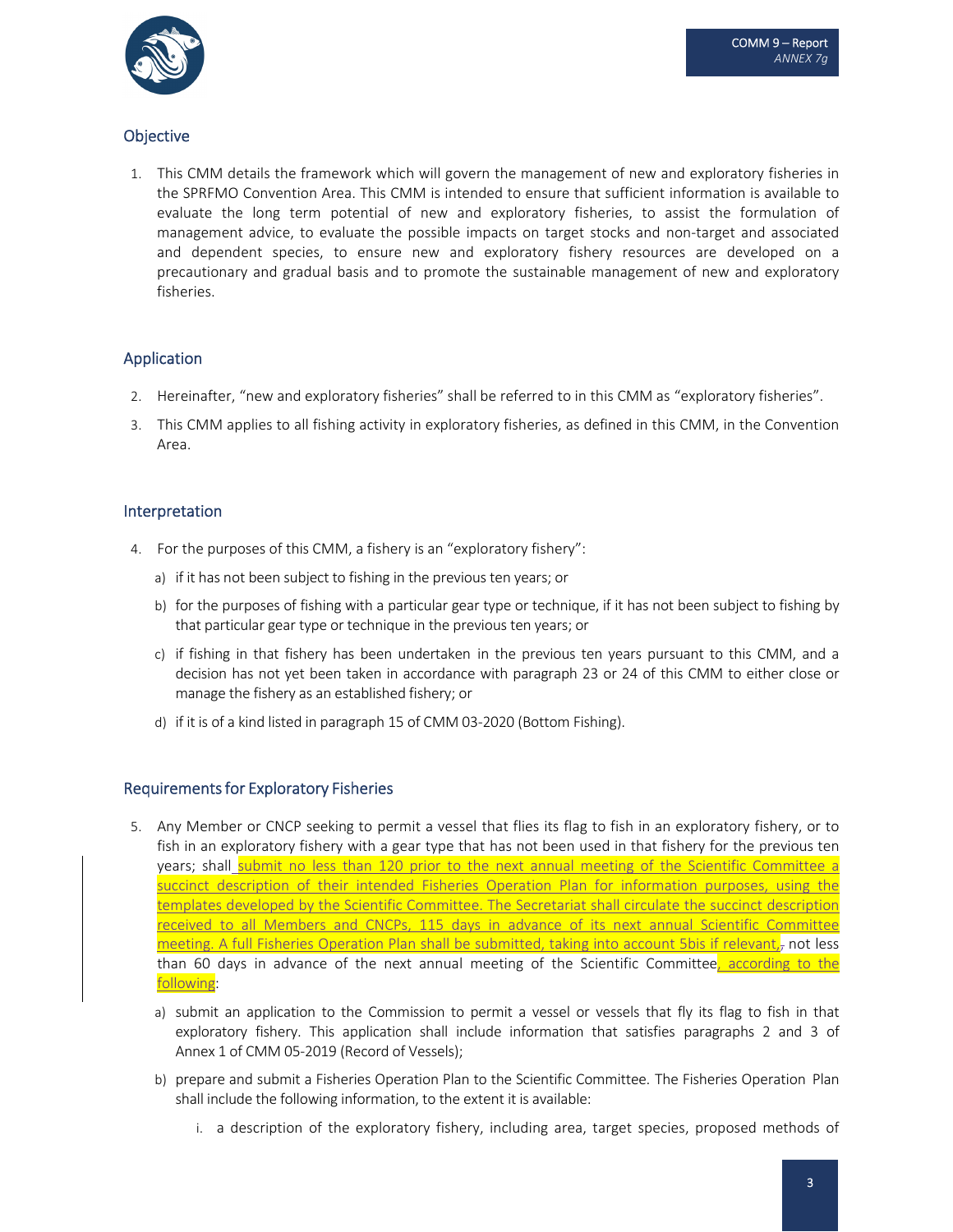

fishing, proposed maximum catch limits and any apportionment of that catch limit among areas or species;

- ii. specification and full description of the types of fishing gear to be used, including any modifications made to gear intended to mitigate the effects of the proposed fishing on non‐ target and associated or dependent species or the marine ecosystem in which the fishery occurs;
- iii. the time period the Fisheries Operation Plan covers (up to a maximum period of three years);
- iv. any biological information on the target species from comprehensive research and/or survey cruises, such as distribution, abundance, demographic data and information on stock identity;
- v. details of non-target and associated or dependent species and the marine ecosystem in which the fishery occurs, the extent to which these would be likely to be affected by the proposed fishing activity and any measures that will be taken to mitigate these effects;
- vi. the anticipated cumulative impact of all fishing activity in the area of the exploratory fishery if applicable;
- vii. information from other fisheries in the region or similar fisheries elsewhere that may assist in the evaluation of the relevant exploratory fishery's potential yield, to the extent the Member or CNCP is able to provide this information;
- viii.if the proposed fishing activity is bottom fishing, as defined in CMM 03‐2020 (Bottom Fishing), the assessment of the impact of their flagged vessels' bottom fishing activities, prepared pursuant to paragraph 20(a) of CMM 03‐2020 (Bottom Fishing); and
- ix. where the target species is also managed by an adjacent Regional Fisheries Management Organisation or similar organisation, a description of that neighbouring fishery sufficient to allow the Scientific Committee to formulate its advice in accordance with paragraph 8.
- c) provide a commitment in its proposal to implement the Data Collection Plan for the exploratory fishery developed in accordance with paragraph 9, should the Commission approve fishing in accordance with the Fisheries Operation Plan.

5bis. Where two or more SPRFMO Members or CNCPs are seeking to participate in an exploratory fishery for the same or overlapping fishery, area and timeframe, all reasonable efforts shall be made by all the participant of the proposed fishery to jointly submit the Fisheries Operation Plan described in paragraph 5. the Fisheries Operation Plan of paragraph 5 shall be jointly submitted by all the participants in the proposed fishery. To facilitate the development of joint Fisheries Operations Plans, Members and CNPCs seeking to fish in such an exploratory fishery shall submit no less than 120 days in advance of the next meeting of the Scientific Committee a succinct description of their intended Fisheries Operation Plan for information purposes, using the templates developed by the Scientific Committee.

5ter. Paragraph 5bis shall not apply to Fisheries Operation Plans for the same or overlapping fishery, area and  $t$ imeframe already approved by the Commission that have not expired<sup>1</sup>, except with the agreement of all the participants in the fishery which recognize ongoing efforts by the current participant.

6. The requirements in paragraphs 5 and 5bis shall be considered as a proposal for the next annual meeting of the Commission and will be made available to all Members and CNCPs in accordance with the Rules of Procedure.

<sup>&</sup>lt;sup>1</sup> A Fisheries Operation Plan is considered to have expired after the time period covered by the Fisheries Operation Plan or when a Commission decision is necessary for its continuation.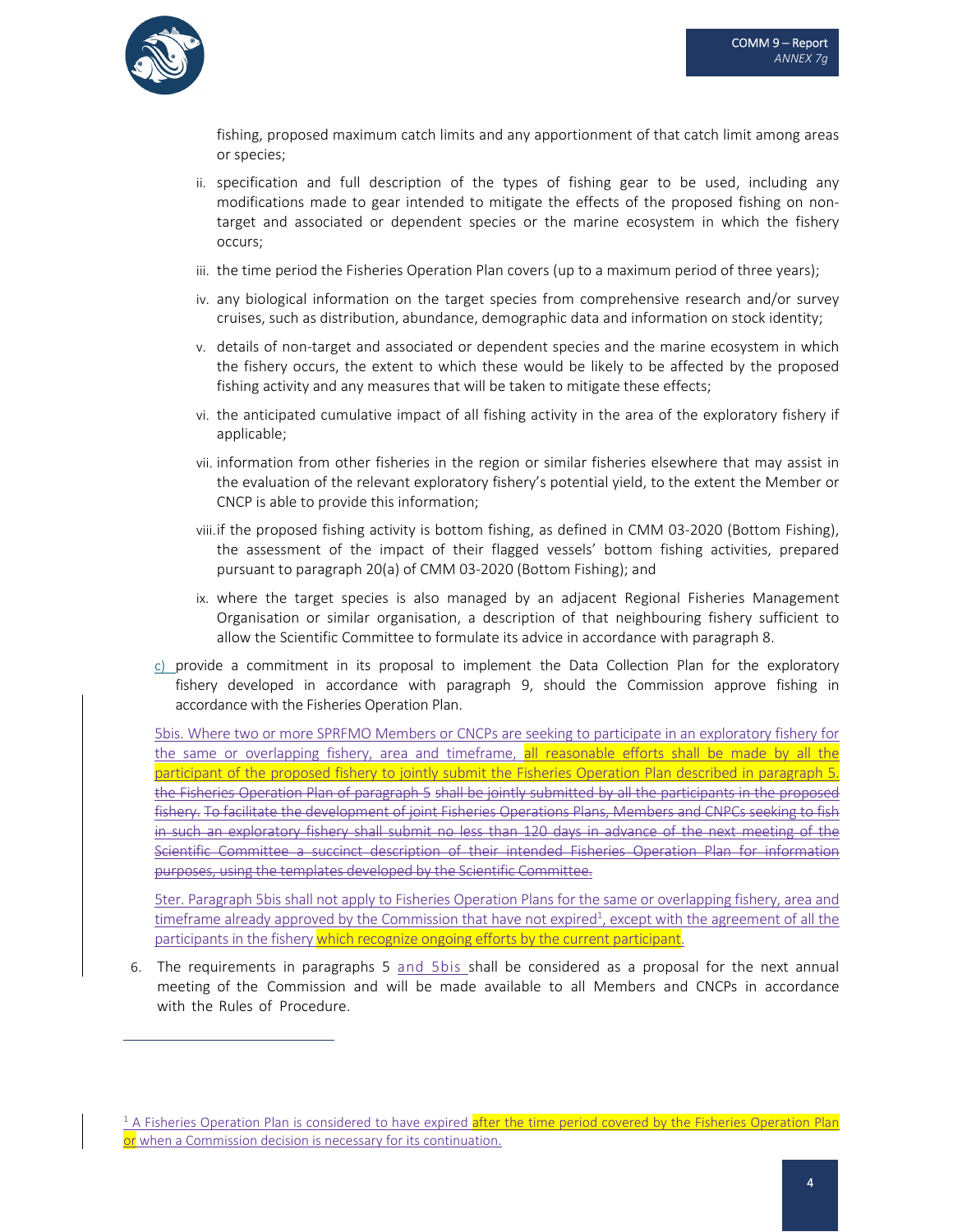

#### Scientific Committee Consideration

#### *Fisheries Operation Plans*

- 7. At its annual meeting, the Scientific Committee shall consider all Fisheries Operations Plans submitted pursuant to paragraph 5, all information provided in accordance with a Data Collection Plan and any other relevant information.
- 8. The Scientific Committee shall provide recommendations and advice to the Commission on each Fisheries Operation Plan on the following matters, as appropriate:
	- a) management strategies or plans for fishery resources;
	- b) reference points, including precautionary reference points as described in Annex II of the 1995 Agreement;
	- c) an appropriate precautionary catch limit, taking into account paragraph 8bis;
	- d) the cumulative impacts of all fishing activity-activities in the area of the exploratory fishery;
	- e) the impact of the proposed fishing on the marine ecosystem;
	- f) the sufficiency of information available to inform the level of precaution required and the degree of certainty with which the Scientific Committee's advice is provided;
	- g) the degree to which the approach outlined in the Fisheries Operation Plan is likely to ensure the exploratory fishery is developed consistently with its nature as an exploratory fishery, and consistently with the objectives of Article 2 of the Convention; and
	- h) in respect of a Fisheries Operation Plan that proposes any bottom fishing activity, advice and recommendations in accordance with paragraph 20 (b) of CMM 03‐2020 (Bottom Fishing).
- 8bis. Where the Scientific Committee is considering multiple Exploratory fisheries covering Fisheries Operation Plans the same fishery shall be joare which have been submitted for the fishery, the Scientific Committee shall provide any additional advice or recommendations within its remit to the Commission to ensure that new or amended exploratory fisheries can be undertaken in a manner that is consistent with the objectives of CMM13-2020 and Article 22 of the Convention. Where applicable, this shall include consideration of any cumulative impact from multiple Members or CNCPs fishing on the same feature, whether there should be any comparative or replicated activities on adjacent features, and any arrangements to be implemented for data sharing, monitoring activities and consistency in approaches.
- 8bis. If two of more Fisheries Operations Plans have been submitted for the same area, the Scientific Committee shall recommend a maximum precautionary catch level for such area. Additionally, it shall recommend the terms of how such exploratory fisheries shall be conducted in accordance paragraph 8 of this measure.

#### *Data Collection Plans*

9. When considering a Fisheries Operation Plan submitted pursuant to paragraph 5 of this CMM in respect of an exploratory fishery that meets the definition of paragraph  $4(a)$ , (b), (c) or (d) of this CMM, the Scientific Committee shall develop a Data Collection Plan in respect of that exploratory fishery which should include research requirements, as appropriate. The Data Collection Plan shall identify and describe the data needed and any operational research actions necessary to obtain data from the exploratory fishery to enable an assessment of the stock, the feasibility of establishing a fishery and the impact of fishing activity on non-target, associated or dependent species and the marine ecosystem in which the fishery occurs. The Scientific Committee shall review and update the Data Collection Plan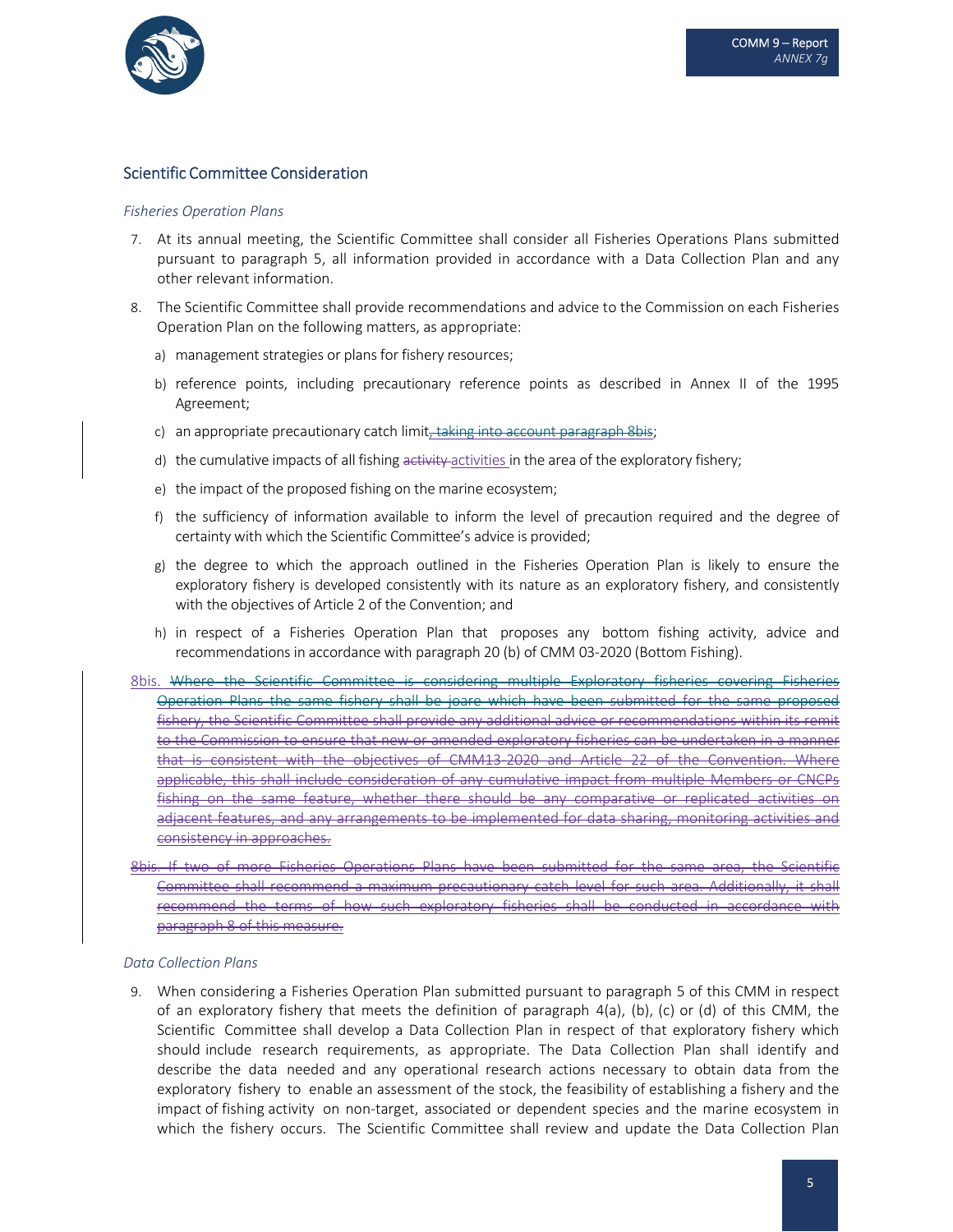

for each exploratory fishery annually as appropriate.

- 10. The Data Collection Plan shall require, as appropriate:
	- a) a description of the catch, effort and related biological, ecological and environmental data required to undertake the evaluations described in paragraph 24;
	- b) the dates by which the data must be provided to the Commission;
	- c) a plan for directing fishing effort in an exploratory fishery to allow for the acquisition of relevant data to evaluate the fishery potential and the ecological relationships among harvested, non-target and associated and dependent populations and the likelihood of adverse impact;
	- d) where appropriate, a plan for the acquisition of any other research data obtained by fishing vessels, including activities that may require the cooperative activities of scientific observers and the vessel, as may be required by the Scientific Committee to evaluate the fishery potential and the ecological relationships among harvested, non-target, associated and dependent populations and the likelihood of adverse impacts; and
	- e) an evaluation of the time scales involved in determining the responses of harvested, dependent and related populations to fishing activities.

### Compliance and Technical Committee Consideration

11. The Compliance and Technical Committee shall consider any Fisheries Operation Plan submitted pursuant to paragraph 5 and any advice of the Scientific Committee thereon and provide advice and recommendations to the Commission on appropriate management arrangements, including in light of the obligations in CMM 03‐2020 (Bottom Fishing), if applicable.

11bis. Where the Compliance and Technical Committee is considering multiple Fisheries Operation Plans which have been submitted for the same proposed fishery, the Compliance and Technical Committee shall provide any additional advice or recommendations, within its remit, to the Commission to ensure that new or amended exploratory fisheries can be undertaken in a manner that is consistent with the objectives of CMM 13‐2020 and Article 22 of the Convention.

### Commission Consideration

12. At its annual meeting, the Commission shall consider all Fisheries Operation Plans submitted pursuant to paragraph 5, any advice or recommendations provided by the Scientific Committee and Compliance and Technical Committee pursuant to paragraphs 8 and 11, and any applicable obligations under CMM 03-2020 (Bottom Fishing) in respect of the proposed fishing activity. On the basis of this consideration, the Commission shall take a decision as to whether to approve fishing in the exploratory fishery in accordance with the Fisheries Operation Plan and for what period of time, up to a maximum period of three years. If the Commission approves fishing in accordance with the Fisheries Operation Plan it shall adopt a CMM in respect of the exploratory fishery which shall include a precautionary catch limit and any other management measures the Commission considers appropriate.

12bis. Where the Commission is approving multiple Fisheries Operation Plans which have been submitted for the same proposed fishery, pursuant to paragraph 5, the Commission shall:

(a) prescribe the precautionary catch limit(s) including individual catch limits for each of the relevant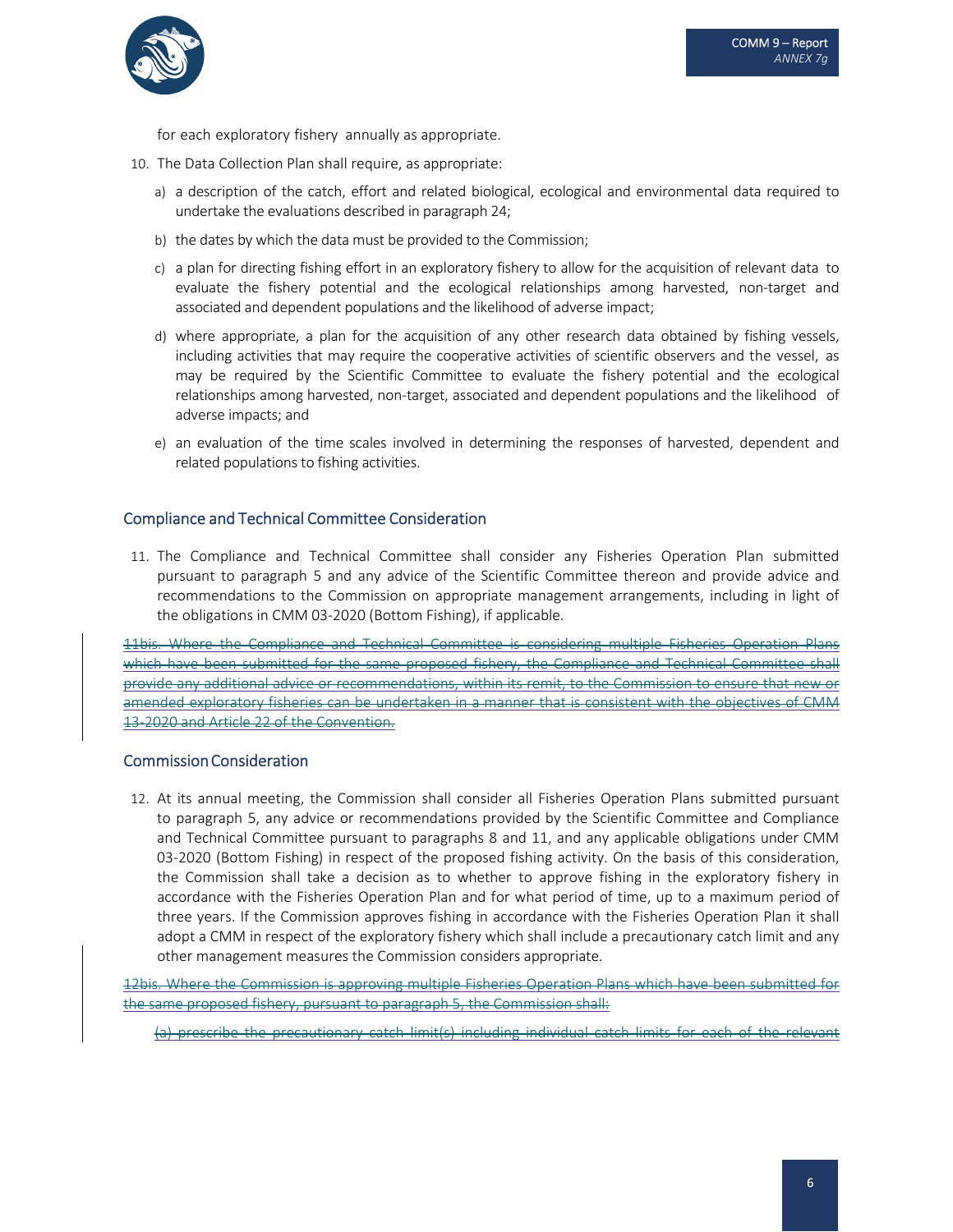

Members or CNCPs which are reflective of research needs and the scientific contribution that a Member or CNCP is making<sup>2</sup>;

(b) determine any arrangements to be implemented for data sharing, monitoring activities and consistency in approaches; and

(c) determine any specific management or monitoring measures applicable to an individual Member or CNCP required to ensure fishing occurs in a manner consistent with CMM 13‐2020 and Article 22 of the Convention.

New Fisheries Operation Plans on discrete areas, such as seamounts targeting benthic species, are encouraged to avoid spatial overlap with previously approved Fisheries Operation Plans.

11bis. If two or more Fisheries Operations Plans has been submitted for the same area, paragraph 5, the Commission shall establish catch limits for each exploratory fishery, in accordance with and taking into account paragraph 8bis.

- 13. The Commission may amend a Fisheries Operation Plan, as necessary, prior to approving fishing.
- 14. Exploratory fisheries shall only be open to those vessels that are equipped and configured to comply with all relevant CMMs.

## Fishing Activity

- 15. Members and CNCPs shall not permit their flagged vessels to fish in an exploratory fishery without approval from the Commission.
- 16. Members and CNCPs shall ensure that any vessel that flies their flag only fishes in an exploratory fishery in accordance with the Fishery Operations Plan prepared and approved in respect of that vessel's proposed fishing activity.
- 17. Members and CNCPs shall ensure that where their flagged vessels fish in an exploratory fishery, the data required by the Data Collection Plan is provided to the Commission. That data shall be provided to the relevant standard prescribed in CMM 02-2020 (Data Standards). Members and CNCPs whose vessels participate in exploratory fisheries shall be prohibited from fishing in the relevant exploratory fishery if the data specified in the Data Collection Plan has not been submitted to the Commission for the most recent season in which the fishing occurred, until the relevant data has been submitted to the Commission and the Scientific Committee has had the opportunity to review that data.
- 18. Members and CNCPs whose vessels participate in exploratory fisheries shall ensure that each vessel that flies its flag carries one or more independent observers sufficient to collect data in accordance with the Data Collection Plan.
- 19. None of the obligations in this measure exempt a Member or CNCP from complying with any other obligations in the Convention or any CMM adopted by the Commission.
- 20. Any fishing activity undertaken pursuant to this CMM will not be considered to be a precedent for future allocation decisions.
- 21. Notwithstanding paragraph 16, Members and CNCPs shall be entitled to authorise fishing in an exploratory fishery by a flagged vessel not identified in the Fisheries Operation Plan if a vessel specified in the Fisheries Operation Plan is prevented from fishing on account of legitimate operational or force majeure reasons and a replacement vessel is proposed pursuant to this paragraph. In such circumstances

<sup>&</sup>lt;sup>2</sup> This does not constitute an allocation made pursuant to Article 21 of the Convention